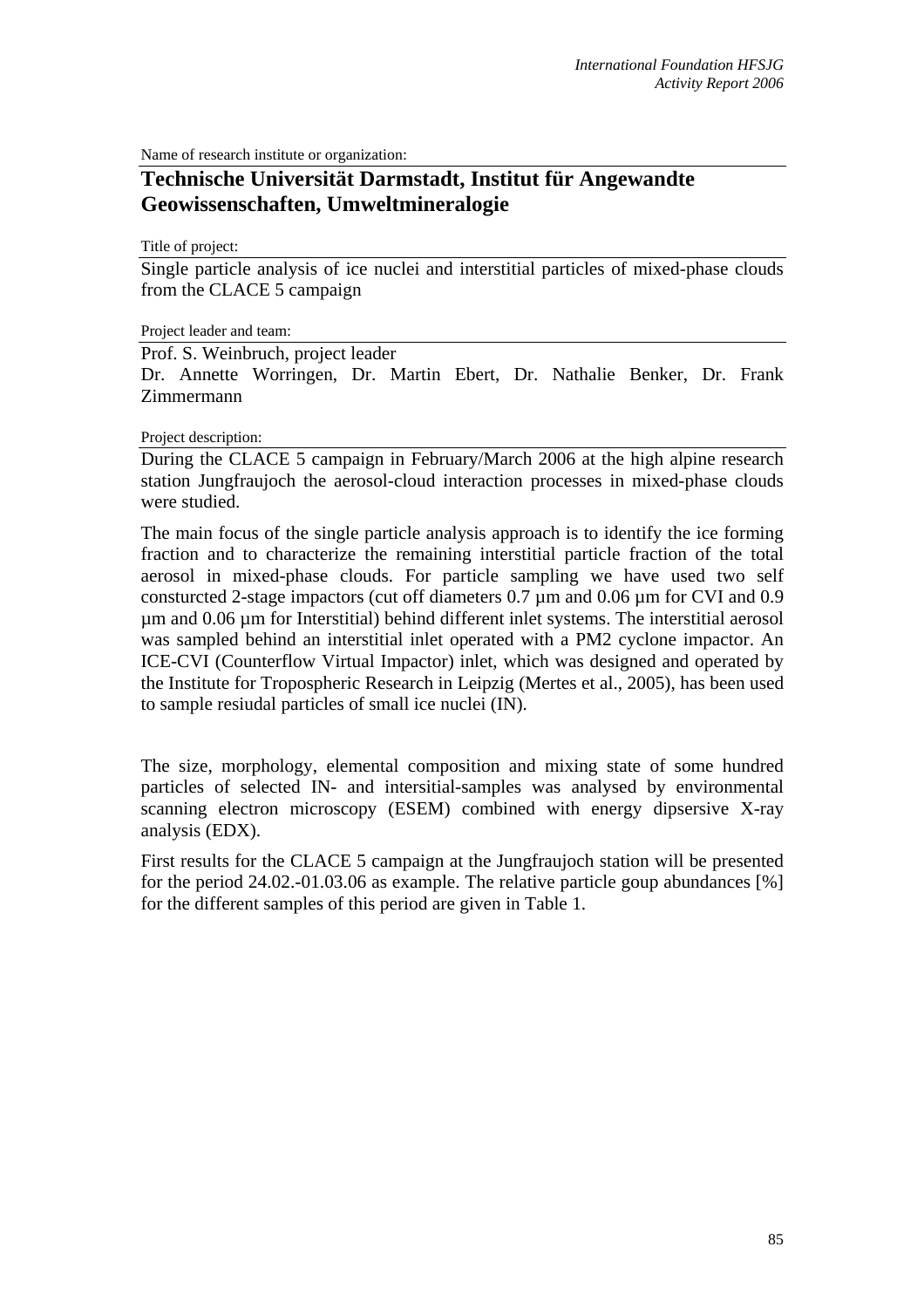| <b>Table 1:</b> Particle group abundance [%] for different IN- and Interstitial (Int)-samples |  |  |
|-----------------------------------------------------------------------------------------------|--|--|
| for one period during CLACE 5.                                                                |  |  |

|                              | IN                    | Int            | Int            | Int            |  |
|------------------------------|-----------------------|----------------|----------------|----------------|--|
| Cut off diameter             | $0.7 \mu m$           | $0.9 \mu m$    | $0.9 \mu m$    | $0.06 \mu m$   |  |
| Air mass origin              | Central / East        | Central / East | Atlantic       | Atlantic       |  |
|                              | Europe and            | Europe         |                |                |  |
|                              | Atlantic              |                |                |                |  |
| Particle group               | Relative abundace [%] |                |                |                |  |
| Pb-containing                | 9                     |                |                | $\overline{0}$ |  |
| particles                    |                       |                |                |                |  |
| (Aged) Sea Salt              | 24                    | 4              | 62             | 17             |  |
| (sulfates)                   |                       |                |                |                |  |
| Internally mixed             | 15                    | 35             | $\overline{0}$ | 3              |  |
| particles, droplets          |                       |                |                |                |  |
| $Cdom$ (organic)             | 14                    | 11             | 6              | 20             |  |
| soot                         | $\boldsymbol{0}$      | $\overline{0}$ | $\overline{0}$ | 3              |  |
| <b>Silicates</b>             | 6                     | 10             | 3              | $\theta$       |  |
| Silicates with               | 13                    | 23             | 9              | 10             |  |
| coating                      |                       |                |                |                |  |
| Ca <sub>dom</sub> (sulfates, | 6                     | 6              | 3              | $\overline{0}$ |  |
| carbonates)                  |                       |                |                |                |  |
| $Al_2O_3$                    | $\overline{0}$        | 3              | $\overline{2}$ | $\Omega$       |  |
| Unstable particles           | $\theta$              | 3              | 14             | 46             |  |
| (nitrates, sulfates)         |                       |                |                |                |  |
| Other                        | 13                    | $\overline{4}$ |                |                |  |

The most obvious difference between IN- and interstitial-samples is the occurense of Pb-containing particles in the IN-samples. These particles are predominantly internally mixed with (aged) sea salt,  $C_{dom}$ -particles or silicates (see for example Figure 1). Our observation of lead-containing particles in the IN-fraction is in agreement with findings of our co-workers. As a possible source for the leadcomponent in these particles aircraft emissions are assumed because lead is still added as additive to avitation gasoline. The potential behaviour of Pb-containing particles as ice nuclei is discussed by Szymer and Zawadzki [1997].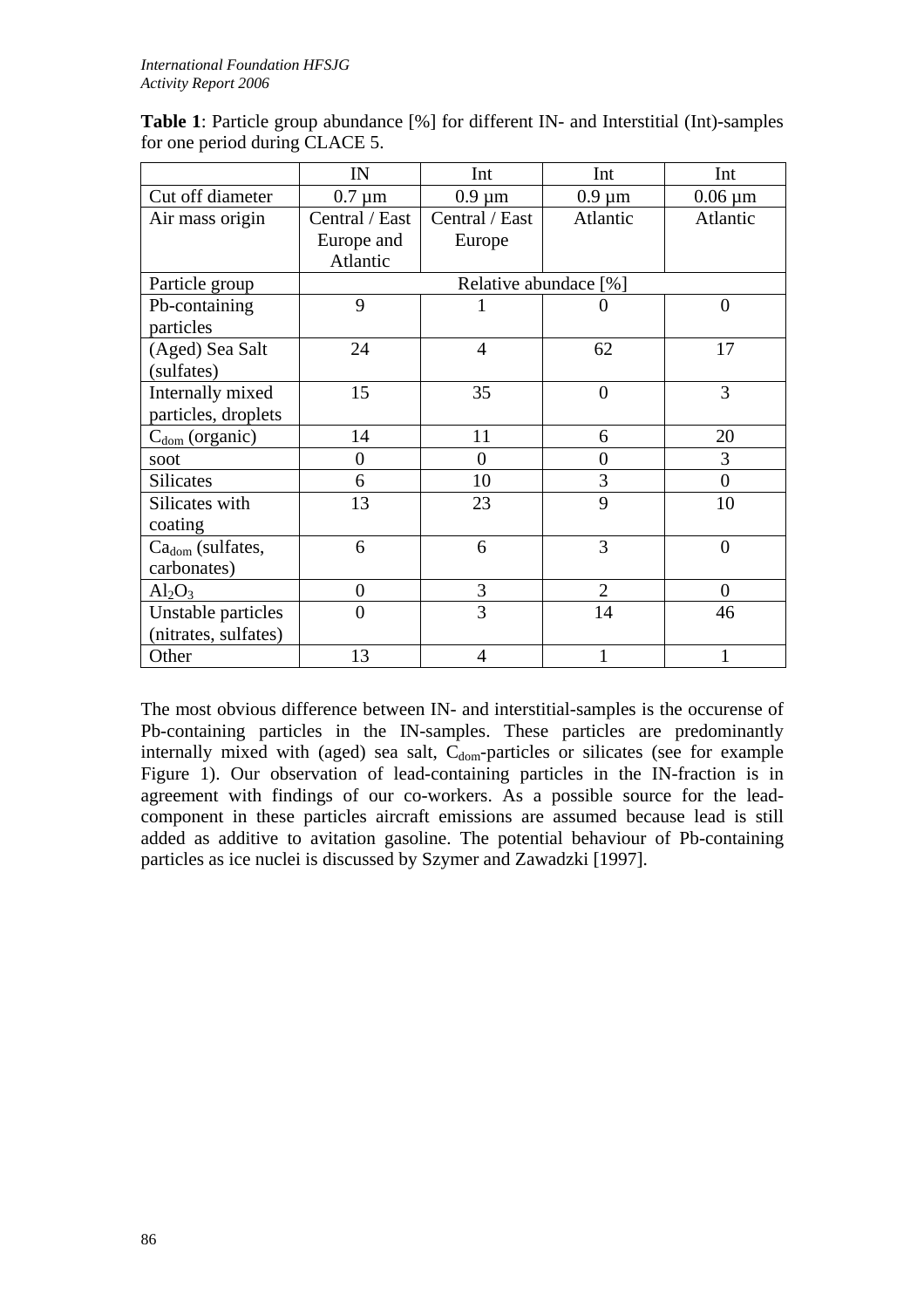

**Figure 1**: Secondary electron image of a  $C_{\text{dom}}$ /silicate mixed particle with Pb-rich hot spots (marked by arrows).

The chemical composition and size distribution pattern of the interstitial-samples show the same trends as it was observed during the CLACE 3 campaign. The maximum of the size distribution was found for particles smaller 500 nm. The dominant particle groups in the interstitial-samples are carbon-dominated particles, sulphates, and/or mixtures of sulphates with nitrates, carbon-domiated particles or silictes. Examples for sulfate droplets and internally mixed soot/sulfate/nitrate particles are shown in Figure 2. Differences between the aerosol composition of the interstitial-samples can be related to their air mass history. The samples, which came from the Atlantic show more (aged) sea salt particles, sulphates and nitrates than the sample from Central/Eastern Europe. This sample shows mainly internally mixed particles, aged particles (silicates with coating). Soot and fly ash particles were also found to be assoziated with polluted air masses.



**Figure 2**: Secondary electron images of interstitial particles: (left) sulfate droplet with halo; (right) decomposing sulfate particles under electron bombardement – making visible the remaining soot inclusions.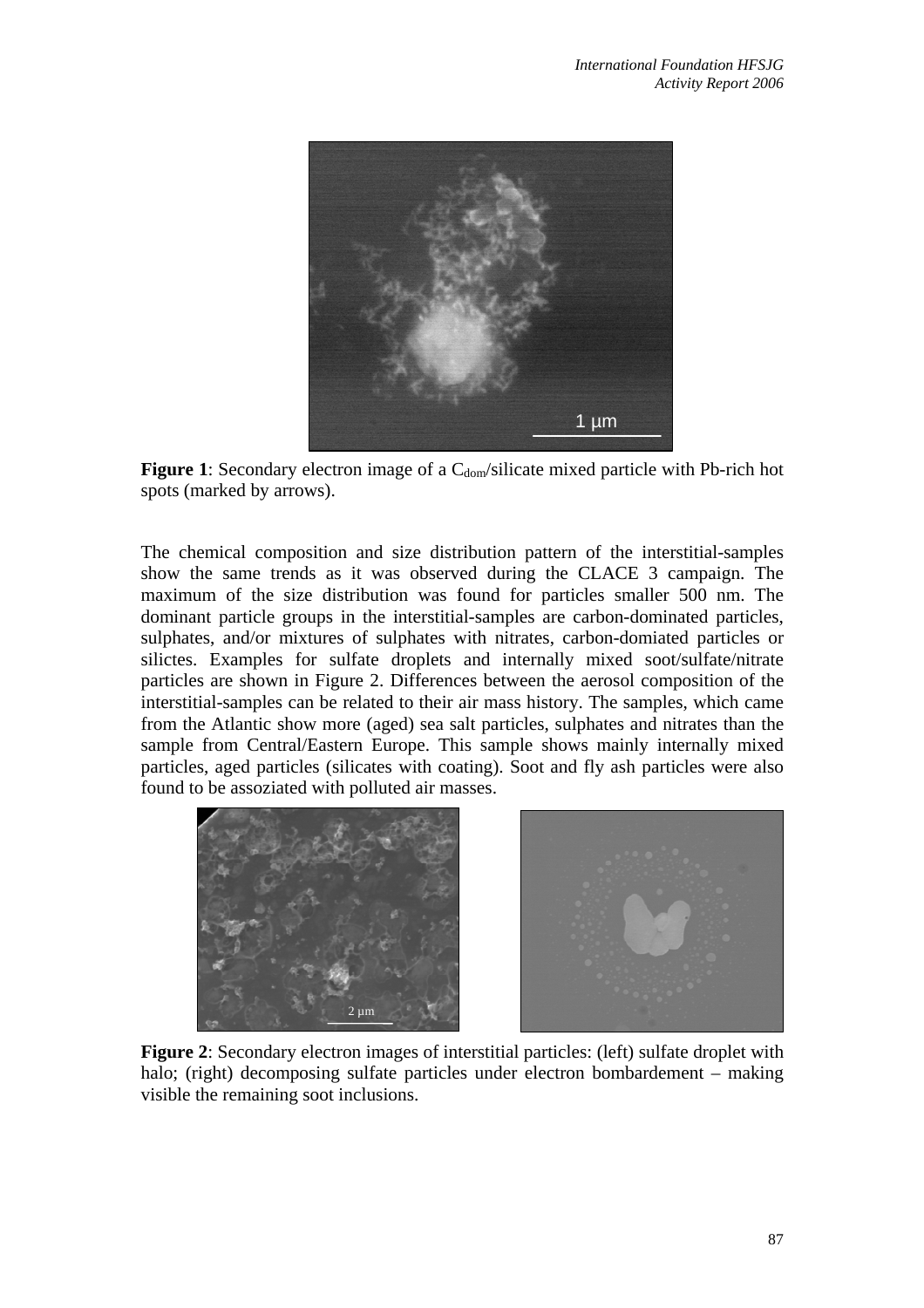## **References**

Mertes S., B. Verheggen, J. Schneider, M. Ebert, S. Walter, A. Worringen, M. Inerle-Hof, J. Cozic, M. J. Flynn, P. Connolly, K. N. Bower, E. Weingarnter, Sampling and physico-chemical characterisation of ice nuclei in mixed phase clouds at the high alpine research station Jungfraujoch (3580 asl) during CLACE, Journal of Aerosol Science, Abstract of EAC, Ghent, 2005, S130.

Szymer W. and I. Zawadzki, Biogenic and anthropogenic Sources of Ice-Forming Nuclei: A Review, Bulletin of the American Meteorological Society, 1997, 209-228.

Key words:

Ice nuclei, ESEM, individual particle analysis, chemical composition

Collaborating partners/networks:

Institut für Troposphären Forschung, Leipzig, Germany Institut für Physik der Atmosphäre, Johannes Gutenberg-University und Max-Planck Institut für Chemie, Mainz, Germany Institute for Atmospheric and Climate Science, ETH Zurich, Switzerland

Scientific publications and public outreach 2006:

## **Conference papers**

Mertes S., B. Verheggen, S. Walter, M. Ebert, P. Conolly, J. Schneider, K. N. Bower, J. Cozic, A. Worringen and E. Weingartner, Counterflow virtual impactor based collection of small ice particles in mixed-phase clouds for the physico-chemical characterisation of tropospheric ice nuclei, IAC 2006.

Weingartner E., B. Verheggen, J. Cozic, M. Gysel, S. Sjogren, J.Duplissy, U. Baltensperger, U. Lohmann, S. Mertes, K.N. Bower, M. Flynn, P. Connolly, J. Crosier, M. Gallagher, H. Coe, T. Choularton, S. Walter, J. Schneider, J. Curtius, S. Borrmann, A. Petzold, M. Ebert, M. Inerle-Hof, A. Worringen, S. Weinbruch, E. Fries, E. Starokozhev, W. Püttmann, W. Jaeschke, M. Vana, A. Hirsikko, E. Tamm, P. Aalto, M. Kulmala, Aerosol-Cloud Interactions in the Lower Free Troposphere as Measured at the High Alpine Research Station Jungfraujoch in Switzerland, IAC 2006.

Bower K.N., E. Weingartner, B. Verheggen, J. Cozic, M. Gysel, S. Sjogren, J.Duplissy, U. Baltensperger, U. Lohmann, S. Mertes, M. Flynn, P. Connolly, J. Crosier, M. Gallagher, H. Coe, T. Choularton, S. Walter, J. Schneider, J. Curtius, S. Borrmann, A. Petzold, M. Ebert, M. Inerle-Hof, A. Worringen, S. Weinbruch, E. Fries, E. Starokozhev, W. Püttmann, W. Jaeschke, M. Vana, A. Hirsikko, E. Tamm, P. Aalto, M. Kulmala, A Field Study on the Interaction of Aerosol with Mixed Phase cloud at Alpine Research Station Jungfraujoch in Switzerland, American Met Soc Cloud Physics Conference in July 2006.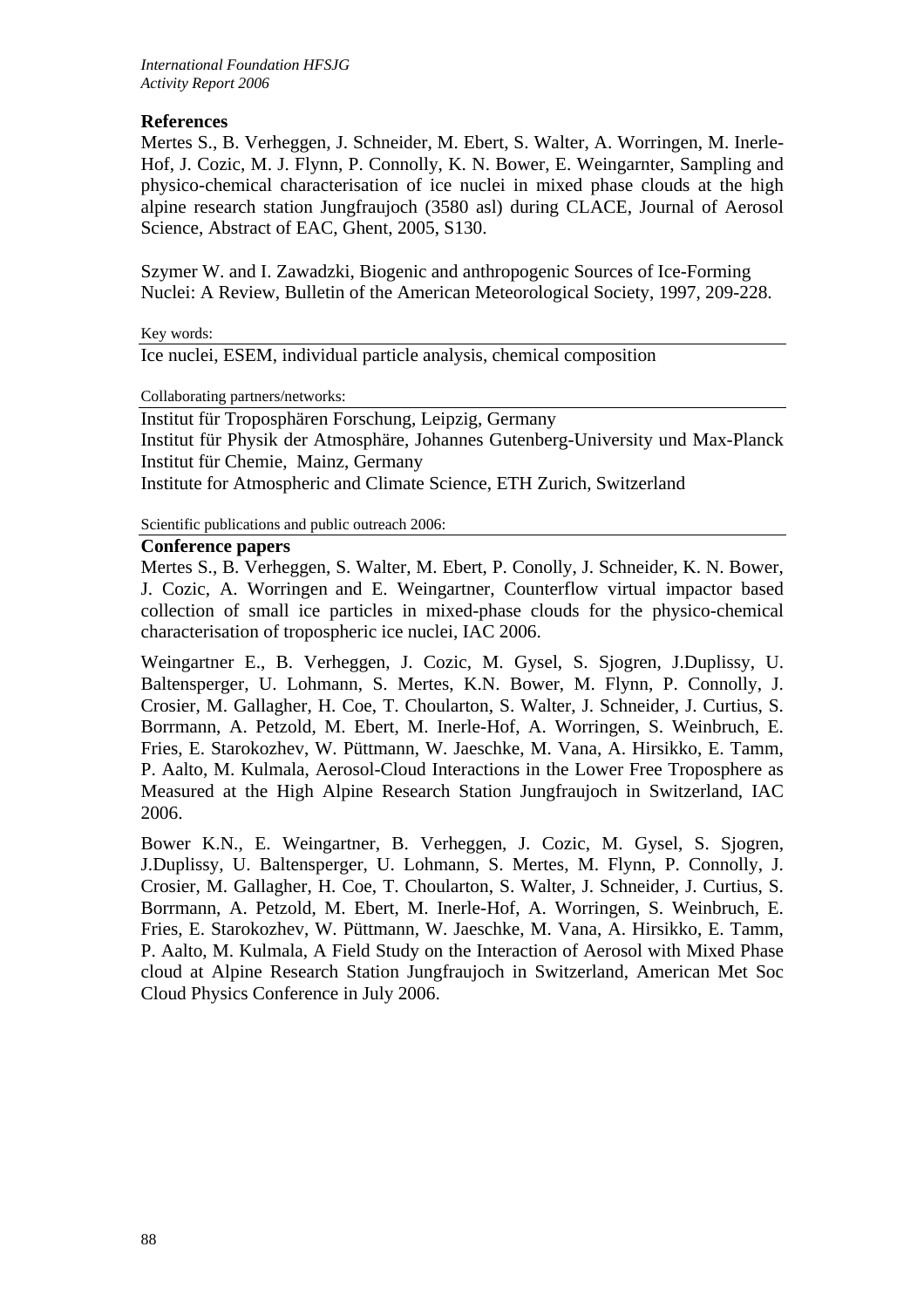Mertes S., B. Verheggen, S. Walter, M. Ebert, P. Conolly, J. Schneider, K. N. Bower, J. Cozic, A. Worringen and E. Weingartner, Physico-chemical Characterisation of Ice Particle Residuals in Tropospheric Mixed-phase Clouds, AMS cloud physics conference, Madison, July 10 -14, 2006.

Weingartner, E., B. Verheggen, U. Lohmann, J. Cozic, M. Gysel, U. Baltensperger, S. Mertes, K.N. Bower, P. Connolly, M. Flynn, J. Crozier, M. Gallagher, H. Coe, S. Walter, J. Schneider, J. Curtius, S. Borrmann, A. Petzold, M. Ebert, A. Worringen, S. Weinbruch, Aerosol Partitioning in Mixed-Phase Clouds, EGU Wien 2007.

Address:

TU-Darmstadt Institut für Angewandte Geowissenschaften Fachgebiet Umweltmineralogie Schnittspahnstr. 9 64287 Darmstadt

Contacts:

Dr. Annette Worringen Tel.: +41 6151 16 3271 Fax: +41 6151 16 4021 e-mail: worr@geo.tu-darmstadt.de